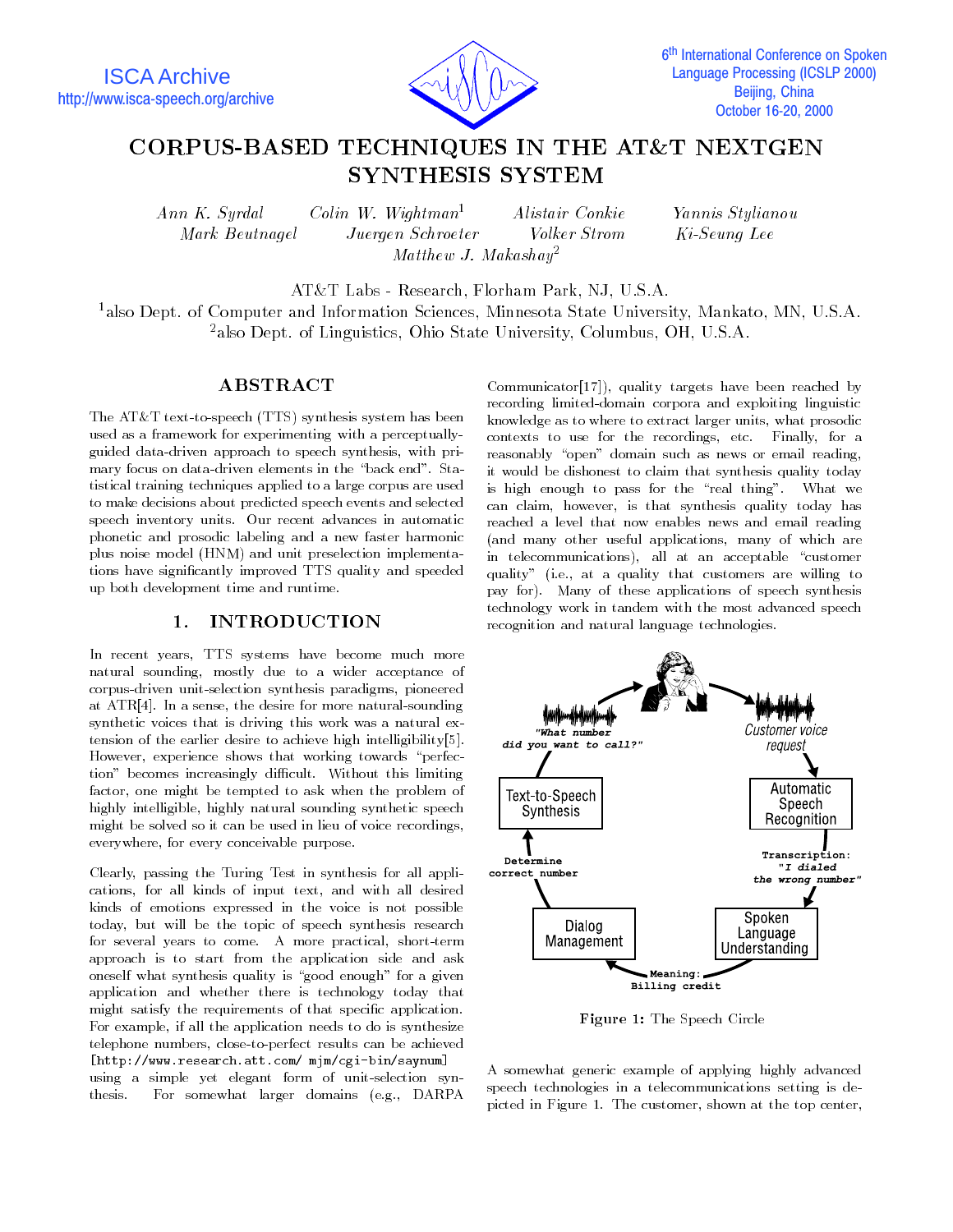makes a voice request to an automated customer-care application. The speech signal related to this request is analyzed by the Automatic Speech Recognition (ASR) subsystem shown on the top right. The ASR system \decodes" the words spoken and feeds these into the Spoken Language Understanding (SLU) component shown at the bottom right. The task of the SLU component is to extract the meaning of the words. Here, the words \I dialed a wrong number" imply that the customer wants a billing credit. Next, the Dialog Manager depicted in the bottom left determines the next action the customer-care system should take ("determine the correct number") and instructs the TTS component (shown in the top left) to synthesize the question \What number did you want to call?"

The attentive reader will have noticed that the TTS output is "closest to the customer's ear". Experience shows that there is a tendency for customers to weight TTS quality very heavily in judging the quality of the overall voice-enabled system. There is also the tendency to make this judgment very quickly, after hearing just a few prompts. Therefore, application developers and system integrators are somewhat reluctant to adapt TTS technology, accepting only the highest quality systems.

In this paper, we will elaborate on some recent steps towards improving the AT&T corpus-based TTS system. Section 2 summarizes our work on automatic phonetic segmentation. Section 3 highlights our automatic prosodic labeling efforts. Both turned out to be critical tools that enabled growing the corpus of our system quickly to a size necessary for high quality synthesis for email or news reading. Section 4 updates our work towards a most efficient Harmonic-Plus-Noise representation of speech with an eye on achieving higher channel density. Section 5 describes new unit preselection techniques that dramatically speed up the TTS system implementation without reducing synthesis quality. Finally, the Conclusions section will reveal the combined effect of the quality improvements we have achieved over the last two years.

### 2. AUTOMATIC SEGMENTATION OF TTS INVENTORY

Automatic phonetic labeling of our speech corpora is important in that it brings a step closer the goal of fully automatic constructions of voices for synthesis. Perceptual evaluations indicate that our most successful automatic segmentation and alignment technique was able to achieve signicantly higher TTS speech quality compared with a very carefully manually labeled corpus[7].

### 2.1. Segmentation Experiment

A 90-minute acoustic inventory of speech read by a female professional speaker was segmented and aligned by several different methods. For the purposes of this discussion, we will focus on three of the methods: (1) expert hand segmentation (HS), and automatic segmentation based on Hidden Markov Models (HMM) by means of either (2) speaker-dependent monophone (SDM) models, or (3) speaker-dependent cross-word triphone (CWT) models. An experimental synthesis system was constructed with the acoustic inventory segmented and aligned by each of the above methods, and test stimuli were generated by a method that used the exact segment boundaries determined by its respective labeling method.

### 2.2. Results

Triphone segmentation modeled hand labelers' alignment decisions signicantly better than monophone segmentation did. Median displacement from the hand labeled segments was 6 ms for CWT, and 11 ms for SDM. For segment classi fication accuracy, CWT also outperformed SDM, with  $95\%$ agreement with labelers' transcriptions, vs. 88% for SDM. Ob jective evaluations like these, however, that measure error with reference to hand labeled segments, implicitly assume that manual segmentation is superior to automatic segmentation. They do not really tell us what we want to know.

Since we were interested in segmentation for the purposes of TTS, we defined success perceptually by way of subjective scores in a formal listening test. We compared the perceived synthesis quality of experimental TTS systems with either manually labeled or automatically labeled acoustic inventories. Forty-one listeners rated the speech quality of 30 Harvard phonetically balanced test sentences on a scale from 1(Bad) to 5(Excellent). The hand segmented system scored signicantly higher than the monophone models, but it scored reliably lower than the cross-word triphone techniques. For more information about this study, see [7].

Figure 2 shows the results from three key conditions in the listening test: the speaker dependent monophone HMM model (SDM), the hand segmented inventory (HS), and the speaker dependent cross word triphone HMM model (CWT).

# 3. AUTOMATIC PROSODY **LABELING FOR UNIT SELECTION**

On the basis of two studies, one on the reliability of manual prosodic labeling, and a second examining the perceptual prominence of various prosodic events, we identified and focused our automatic training efforts on a simple set of prosodic events that are both reliably identied and perceptually salient. Automatic prosodic labeling not only saved us an enormous amount of time, effort, and expense, but listening tests showed that it also gave us signicantly better TTS quality than either the previous system or one using manual labels.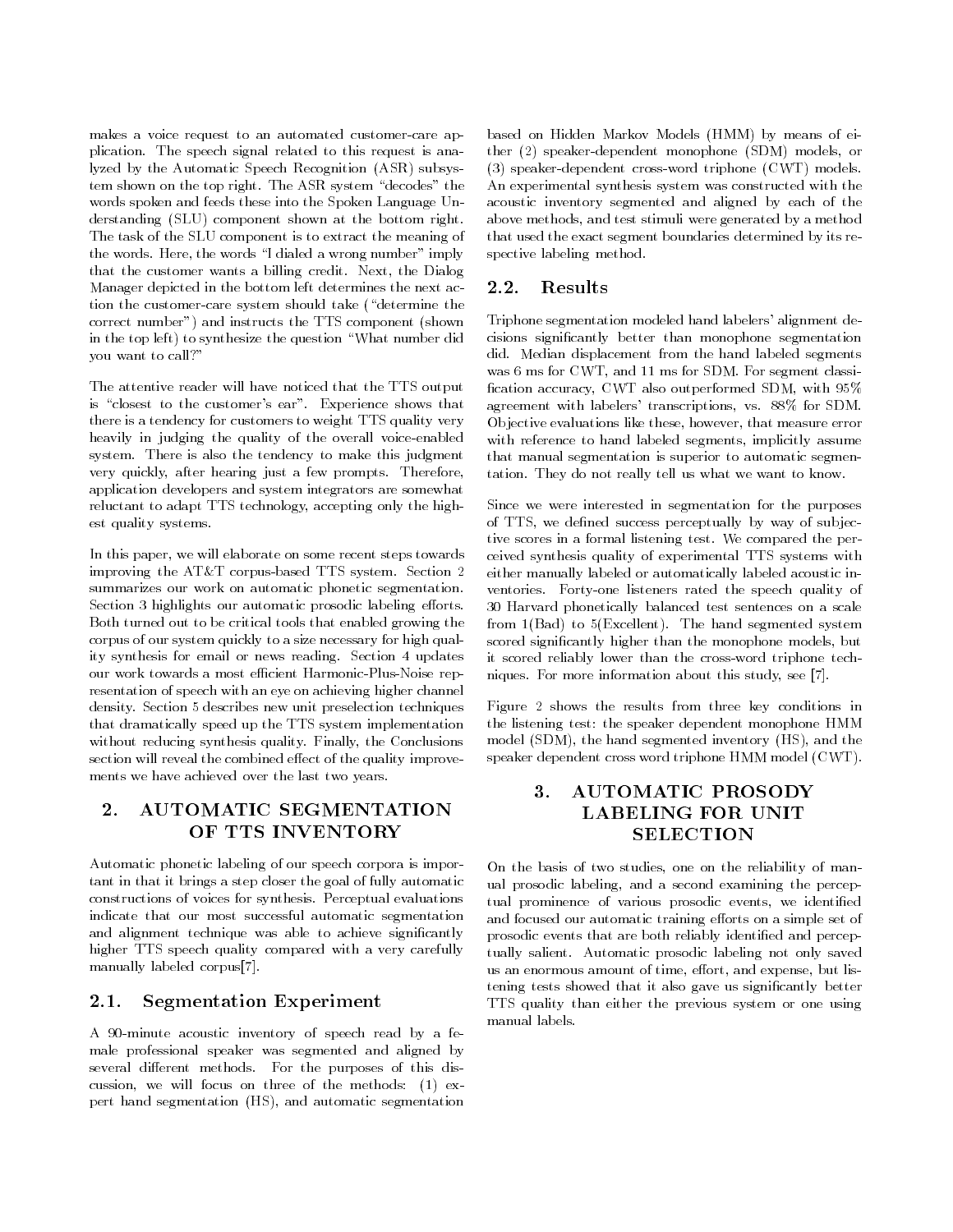

Figure 2: Mean Opinion Scores with standard error bars for three segmentation methods.

# 3.1. Transcriber Reliability and Perceptual Prominence

One of our goals was to automate the lengthy process of prosodically labeling our TTS inventory. However, reliability among experienced labelers[14 ] for some ToBI[9] (Tones and Break Indices) categories was too low for successful training of an automatic prosody recognizer using the full EToBI (English ToBI) model. Transcriber agreement was high (> 50%) for only two to four of eight pitch accent types (which mark syllable prominence) and for three of nine edge tone types (which mark prosodic phrase boundaries). Inter-transcriber reliability results [14], together with results of a study on perceptual judgments of syllable prominence and phrase boundaries, provided guidelines for developing a prosody labeling system for TTS that is simpler and more robust than standard EToBI. ToBI labels were collapsed into a \ToBI Lite" model: Bi-tonal pitch accents  $(L+H^*, L^*+H,$  and their downstepped variants) were mapped to \*\* (the perceptually most prominent category), and other pitch accents were mapped to \* (moderate perceptual prominence), and only edge tones marking major phrases were mapped to % (reliably perceived phrase boundaries). This ToBI Lite system was used successfully for automatic labeling of the acoustic inventory and in prosodically enriched unit selection.

#### $3.2.$ 3.2. ToBI Lite Recognition

The input to the recognizer included automatic segmentation results and acoustic parameterization. The automatic labeling algorithm<sup>[15]</sup> used to label the acoustic inventory utilized a decision-tree based VQ that is designed jointly with a HMM in which a single model state corresponds to each possible label. In this case, there were six possible labels (corresponding to the three levels of prominence on phrasal boundaries and on non-boundaries) and the underlying HMM was thus a fully-connected, 6-state HMM.

Twenty-four linguistically motivated acoustic features were derived from the waveform and segmentation, and extracted at the syllable level. Some features were binary (e.g. stress, word-final, word-initial, schwa) and others were continuous (e.g. normalized duration, maximum/average pitch ratio). The desired output was perceptual labels for prominence and phrasing for each syllable. Manually transcribed EToBI labels from a training database of 860 utterances were collapsed into ToBI Lite categories and used for training.

Maximum Mutual Information training of the VQ decision tree was done jointly with training of the HMM using the iterative method described by Wightman and Ostendorf[15], resulting a Maximum Likelihood design for the overall labeling model.

Accuracy on an independent test set (using collapsed EToBI labels as the reference) was quite high: 84% of non-accented syllables and 85% of \*\* syllables were correctly recognized, and phrase boundaries were correctly recognized 93% of the time, with a false alarm rate of 2.0%. Very similar accuracy measures were obtained when perceptual ToBI Lite judg ments were used as the reference: 81% of non-prominent syllables and 85% of \*\* syllables were correctly recognized, and phrase boundary accuracy was 93%, with 1.6% false alarms.

We applied ToBI Lite to the process of unit selection in TTS, and perceptually evaluated the results.

### 3.3. Unit Selection and Prosody

Unit selection for synthesis is determined by a Viterbi search for the lowest cost path through a network of possible acoustic inventory units. The cost function is defined as the sum of target costs and concatenation costs. Concatenation costs estimate how smoothly the units in a sequence are perceived to join together. Target cost estimates the perceptual distance of a specific inventory unit from the desired target. Units are described by a feature vector, with features such as duration and  $f_0$ . For each target unit in the utterance to be synthesized, appropriate feature values are predicted. The target cost is calculated as the sum of weighted feature vector differences between the inventory unit and the target unit. Feature weights are trained during the creation of a TTS voice to optimize the mapping from feature vector differences between units to cepstral distances between units in the inventory. In the baseline TTS system used for this experiment, the only features related to prosody were duration,  $f_0$ , and syllable stress. These features are prosodically ambiguous, because there is a one-to-many mapping from them to prosodic structure.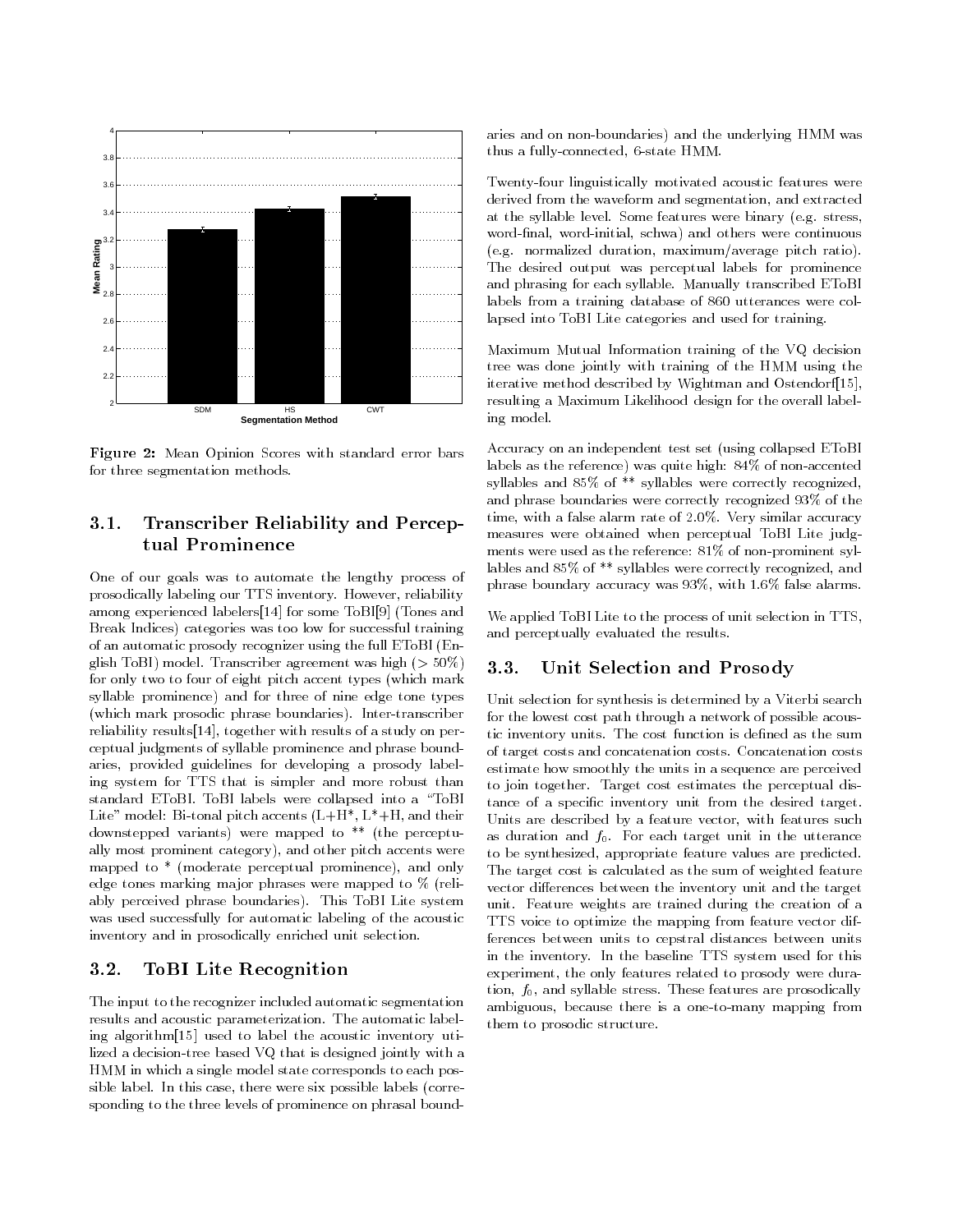### 3.4. Perceptual Test Applying ToBI Lite  $3.4.$ to Unit Selection

A formal listening test was conducted to determine whether or not TTS quality improved from the inclusion of prosodic category features in target cost estimates. The test compared sub jective quality ratings for several variations of an experimental AT&T unit selection TTS system that differed only in their method of prosodic labeling of the inventory or their use of prosody for unit selection.



Figure 3: Mean Opinion Scores with standard error bars for three TTS conditions. Conditions whose ratings were not significantly different from each other are indicated by the same horizontal line above the bars.

Figure 3 shows that the TTS system with automatic ToBI Lite labeling (ATL) was judged superior to both the baseline system (BL) and to ToBI Lite mappings from manual ToBI labeling (HTL). The results indicate that the inclusion of very simple but robust and perceptually salient prosodic classications in features used for unit selection signicantly improved perceived TTS quality. Somewhat surprisingly, automatic prosodic labeling resulted in signicantly higher opinion scores than manual labeling, probably because of its greater consistency. Automation of prosodic labeling also provides a tremendous practical advantage through reducing by several orders of magnitude the time needed to develop a new synthetic voice. See [14] [16] for more information on this work.

### 4. REFINEMENTS TO HARMONIC  $\overline{4}$ . PLUS NOISE MODEL (HNM) FOR **SIGNAL PROCESSING**

The system now contains a very low complexity implementation of HNM. The cost is low enough that it does not offset the advantages of coding speech data for small-footprint congurations, nor diminish the attractiveness of applying at least limited prosody modication to the speech signal.

#### $\mathbf{4.1}.$  $HNM$

HNM is based on a harmonic plus noise representation of the speech signal. The spectrum is divided into two bands. The time-varying maximum voiced frequency determines the limit between the two bands. In the lower band, the signal is represented solely by harmonically related sine waves with slowly varying amplitudes, and frequencies. The upper band, which contains the noise part, is modeled by an AR model and is modulated by a time-domain amplitude envelope. The and is modulated by a time-domain amplitude envelope. The estimation of HNM parameters is an off-line process where a segmented speech database is analyzed and the HNM parameters (the harmonic amplitudes, the harmonic phases, and the parameters of the AR model) are estimated and saved into an inventory file [10]. In order to remove linear phase mismatches, phase spectra from voiced speech frames are corrected based on the Center of Gravity technique<sup>[11]</sup>. At synthesis time, HNM parameters are concatenated and the prosody of some units may be altered in order to match the desired prosody. In case of pitch modication, amplitudes and phases are estimated at the new harmonics [13]. Next, HNM parameters have to be smoothed around concatenation points (this mainly means linear interpolation of harmonic amplitudes [10]). The last step is the generation of the synthetic signal using the stream of (potentially) modied HNM parameters. Synthesis is performed in a pitch-synchronous way (without any use of glottal closure instants) using an overlap and add (OLA) process. In previous implementations of HNM, the noise part was obtained by filtering a unit-variance white Gaussian noise through a normalized allpole filter. However, the use of high pass filters increases the complexity of the HNM module. Therefore, we have decided to simplify the synthesis structure by generating the noise part as a sum of harmonics with random phases [8]. For unvoiced frames the fundamental frequency has been set to 100 Hz, while for voiced frames we have used the estimated fundamental frequency for both bands; for the lower band (periodic part), and for the upper band (non-periodic part). This way an equation of sum of harmonics describes the entire spectrum for both unvoiced and voiced frames and for periodic and non-periodic parts.

Therefore, in order to reduce the HNM complexity we have to find a fast way to generate and add  $K$  harmonics, where  $K$ may be a large number. In this new implementation of HNM, we suggest to transform the phase spectrum into phase delays and then generate the speech signal as a sum of Delayed  $\mathbf M$ ulti- $\mathbf R$ esampled  $\mathbf C$ osine functions (DMRC method)[12]. The phase delay,  $t_k$ , of the kth harmonic is defined as:

$$
t_k = -\phi(k \,\omega_0)/k \,\omega_0 \tag{1}
$$

where  $\phi(k \omega_0)$  is the measured phase at  $k \omega_0$  frequency. Phase delays are expressed in samples and therefore are less sensitive to quantization errors. Transforming phase spectrum into phase delays allows us to write a sum of harmonics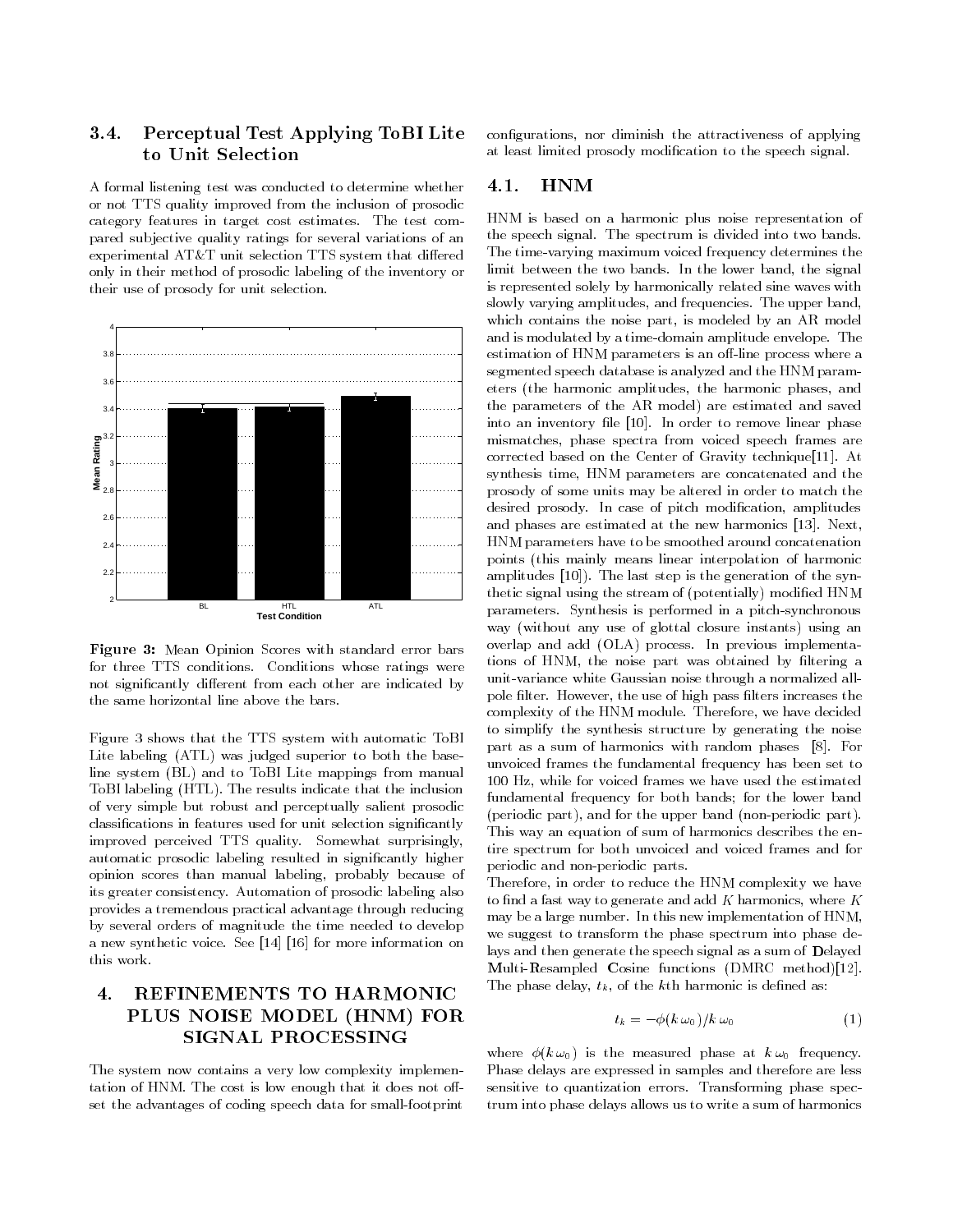as follows:

$$
h(t) = \sum_{k=1}^{K} A_k X([tk - t_k] \operatorname{mod} T)
$$
 (2)

where  $mod$  stands for modulo,  $T$  is the integer pitch period in samples, and  $X$  denotes the cosine function:

$$
X(t) = \cos(t \,\omega_0), \ t = 0, \cdots, T - 1 \tag{3}
$$

Eq.2 shows that  $h(t)$  may be generated in a simple way. First, we compute the signal  $X(t)$  (actually,  $X(t)$  is precomputed as there is a limited possible number of integer pitch periods and it is just loaded from the disk during the generation of the harmonic signal), and then for every k harmonic,  $X(t)$  is delayed by  $t_k$ , and down-sampled by a factor k.

DMRC was found to be the fastest of all of the other techniques we have used before (e.g., Inverse Fast Fourier Transform, Recurrence Relations for trigonometric functions) allowing a reduction of the complexity of the current HNM by 95%. When this new way to synthesize harmonic signals was included into the HNM synthesis module, HNM was found to run 20 times faster than the original implementation. Moreover, informal listening tests (8 listeners) showed that the synthetic signal obtained using the DMRC method was superior in quality to the one obtained with the version of HNM used so far.

#### UNIT PRESELECTION  $5<sub>1</sub>$

Unit selection synthesis is computationally expensive. Consequently we have focused some attention on reducing this complexity, while at the same time maintaining synthesis quality.

There has been previous work on reducing the computational complexity of unit selection, focused on two areas. Some  $res\text{each}[2],[6]$  concentrated on finding ways to reduce the choice of candidates for synthesis by using decision tree methods. Other work[1] tackled the problem of join cost calculations. In the case of [1], a complexity reduction of at least a factor of four in the unit selection was reported, for no signicant decrease in synthesis quality.

The focus of our new work has been on *preselection* where, within the standard process of selecting units from a large, labeled, speech database, a simple and fast cost calculation is performed over all the possible unit candidates, and the top  $n$  candidates are selected. These  $n$  are then considered as candidates for full unit selection and are examined in detail.

While it turns out to be prohibitive to compute off-line all possible phone sequence information needed for preselection, it is possible to compute sets of units that will be considered in groupings of related contexts. The rationale is that nearest neighbors have a greater influence in assessing context costs than more distant units, and consequently it makes sense to constructs sets of units suitable for synthesis based on just

nearest neighbor information. This, in contrast to the naive approach, is of practical value.

This precomputation of sets means that at unit selection time there are fewer units to be considered as candidates for synthesis and so the computation is simplied. Because all possible combinations are precomputed and no possible candidate rejected, the behavior of the system, in terms of quality, is identical to the system it replaces.

The same idea can also be applied in combination with precalculated join costs as described in [1]. The principle is the same, but the only units to be considered are those that appear when a large test set is synthesized.

The two preselection methods speed up unit selection considerably. The results are described in more detail in [3]. A formal listening test was conducted to compare sub jective quality ratings of speech synthesized using the preselection methods. The results indicated no statistically reliable difference between the preselection version and standard unit selection TTS.

#### **CONCLUSIONS** 6.

Figure 4 illustrates the effect on perceived quality of the combined improvements discussed above to the AT&T NextGen TTS system compared to the December 1998 version of the system.



Figure 4: Mean Opinion Scores with standard error bars for the versions of AT&T NextGen TTS "Before" (December 1998) and "After" the improvements described in this paper.

Our segmental and prosodic automatic labeling techniques have not only given us higher synthetic speech quality for a given data base, but because of their enormous time-savings, they have given us the feasibility of enlarging the speech inventory available for unit selection synthesis. Our new faster